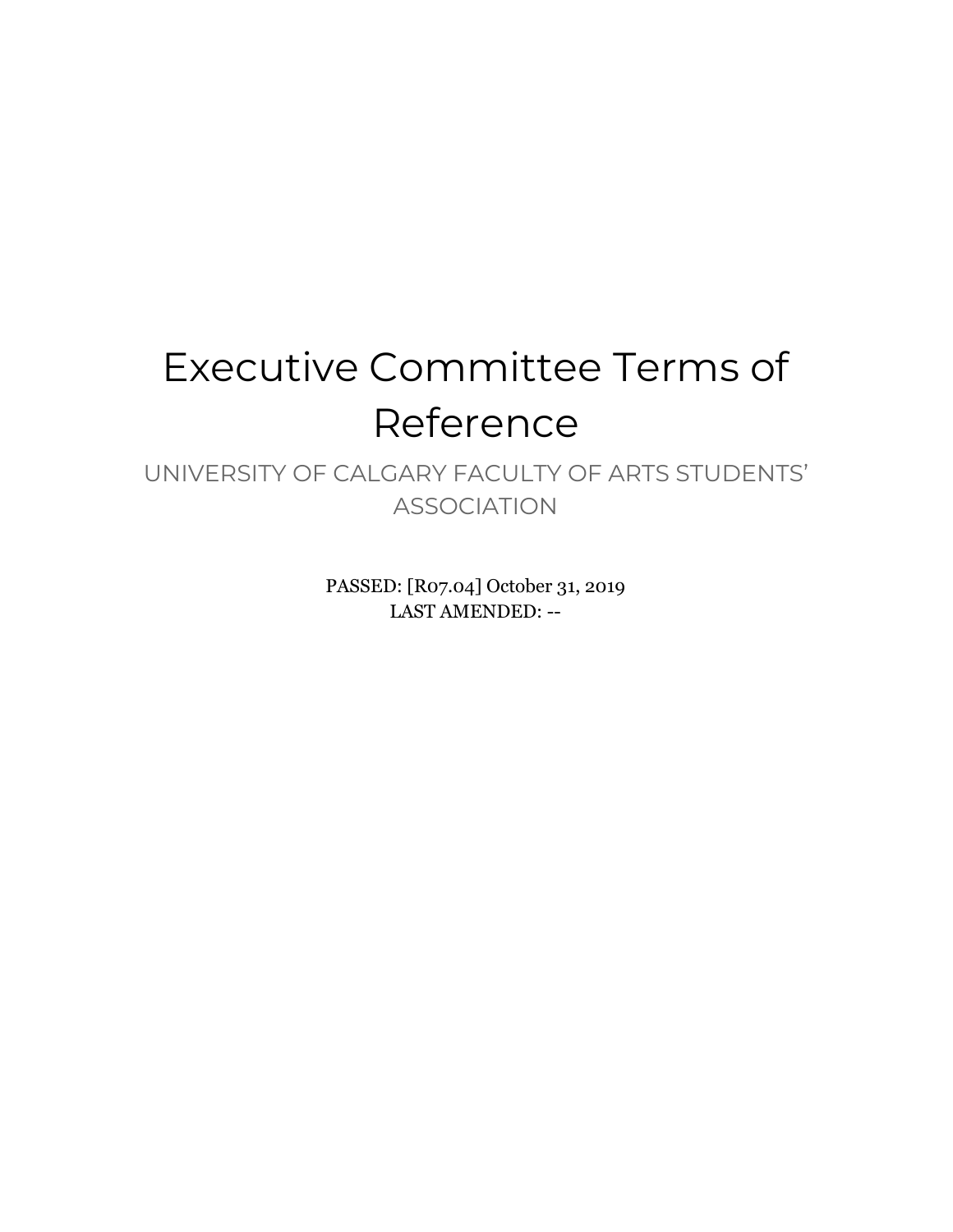

#### **Table of Contents**

| <b>Structure</b>                                     | 3              |
|------------------------------------------------------|----------------|
| Name & Type                                          | 3              |
| Purpose & Scope                                      | 3              |
| Composition                                          | 3              |
| Chair                                                | 3              |
| Membership                                           | $\overline{4}$ |
| Elections                                            | $\overline{4}$ |
| Vacancies                                            | $\overline{4}$ |
| Termination                                          | 5              |
| <b>Duties</b>                                        | 6              |
| <b>Executive Committee</b>                           | 6              |
| President                                            | 6              |
| <b>Vice President Academic</b>                       | 7              |
| <b>Secretary &amp; Vice President Communications</b> | 8              |
| <b>Vice President Events</b>                         | 9              |
| <b>Vice President External</b>                       | 10             |
| Treasurer & Vice President Operations & Finance      | 10             |
| <b>Procedures</b>                                    | 12             |
| <b>Meeting Procedures</b>                            | 12             |
| <b>Voting Procedures</b>                             | 13             |
| <b>Directors</b>                                     | 14             |
| Eligibility                                          | 14             |
| Ambassadors                                          | 14             |
| Directors' Roles & Responsibilities                  | 14             |
| Appointment                                          | 16             |
| Dismissal                                            | 16             |
| <b>Review</b>                                        | 17             |
| [Appendix A]: Common Directorship Positions          | 18             |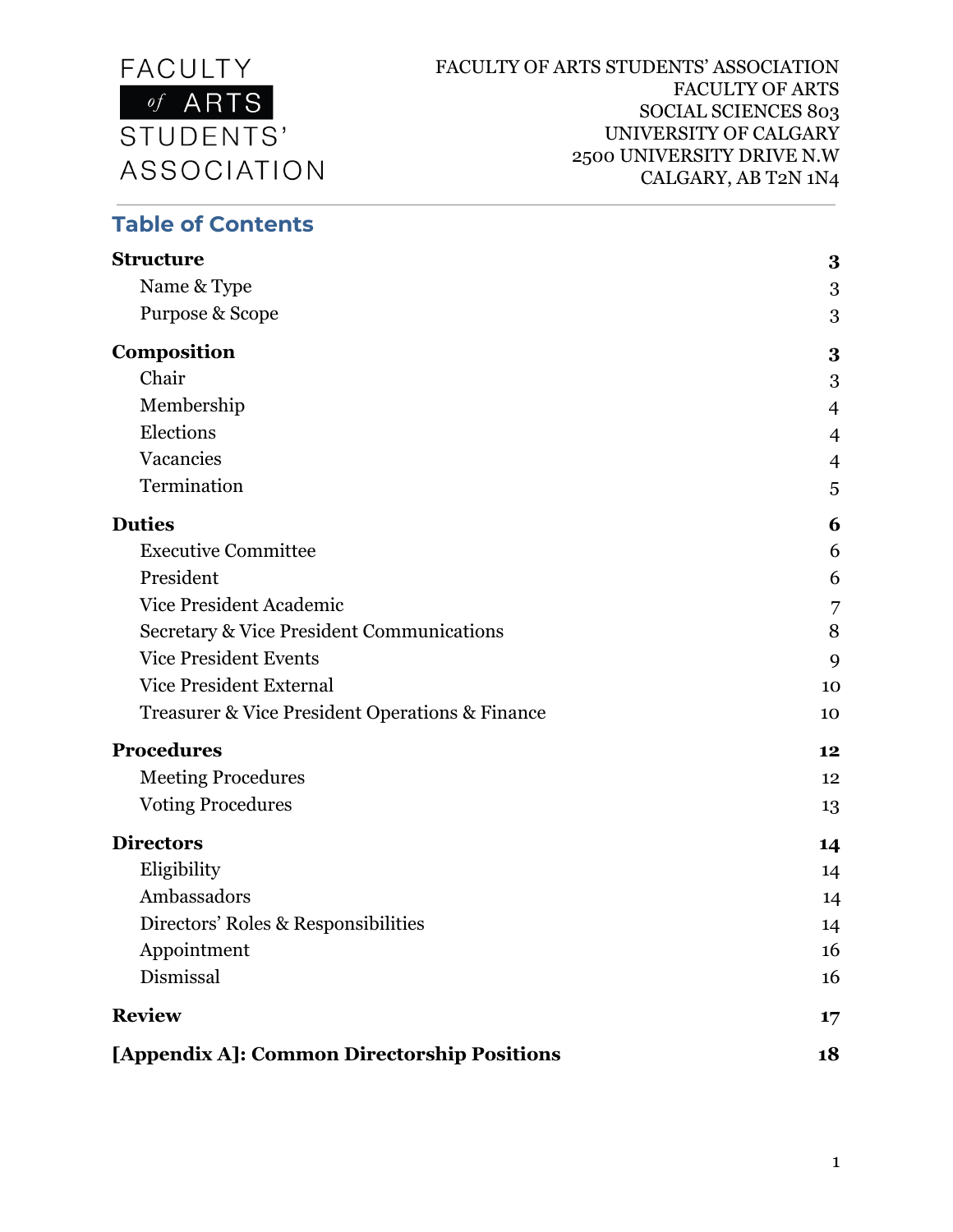

### <span id="page-2-0"></span>Structure

#### <span id="page-2-1"></span>Name & Type

1 Pursuant to the Association Bylaw subsection 6, *the Board of Directors of the Association shall be referred to as, "the Executive Committee."*

#### <span id="page-2-2"></span>Purpose & Scope

- 2 Pursuant to the Association Bylaw subsection 8(1), *subject to the bylaws, policies and/or directions given it by majority vote at any properly called and constituted meeting of the Council, the Executive Committee shall have full control and management of the affairs of the Association;*
- 3 (1) Pursuant to the Association Bylaw subsection 8(2), *other specific rights and responsibilities assigned to the Executive Committee shall be governed by a separate Terms of Reference document, maintained by the Policy Review and Amendment Committee.*
	- (2) Accordingly, this Terms of Reference document defines the specific roles and responsibilities of the Executive Committee and the members thereof.
- 4 (1) This policy additionally outlines the roles and responsibilities of Directors of the Association.
	- (2) Directors are not members of the Executive Committee, but work with the Executives to support their portfolios of work, as appropriate within the roles and responsibilities of the Executives defined in this policy.

## <span id="page-2-3"></span>Composition

<span id="page-2-4"></span>Chair

5 The Executive Committee shall be chaired by the President.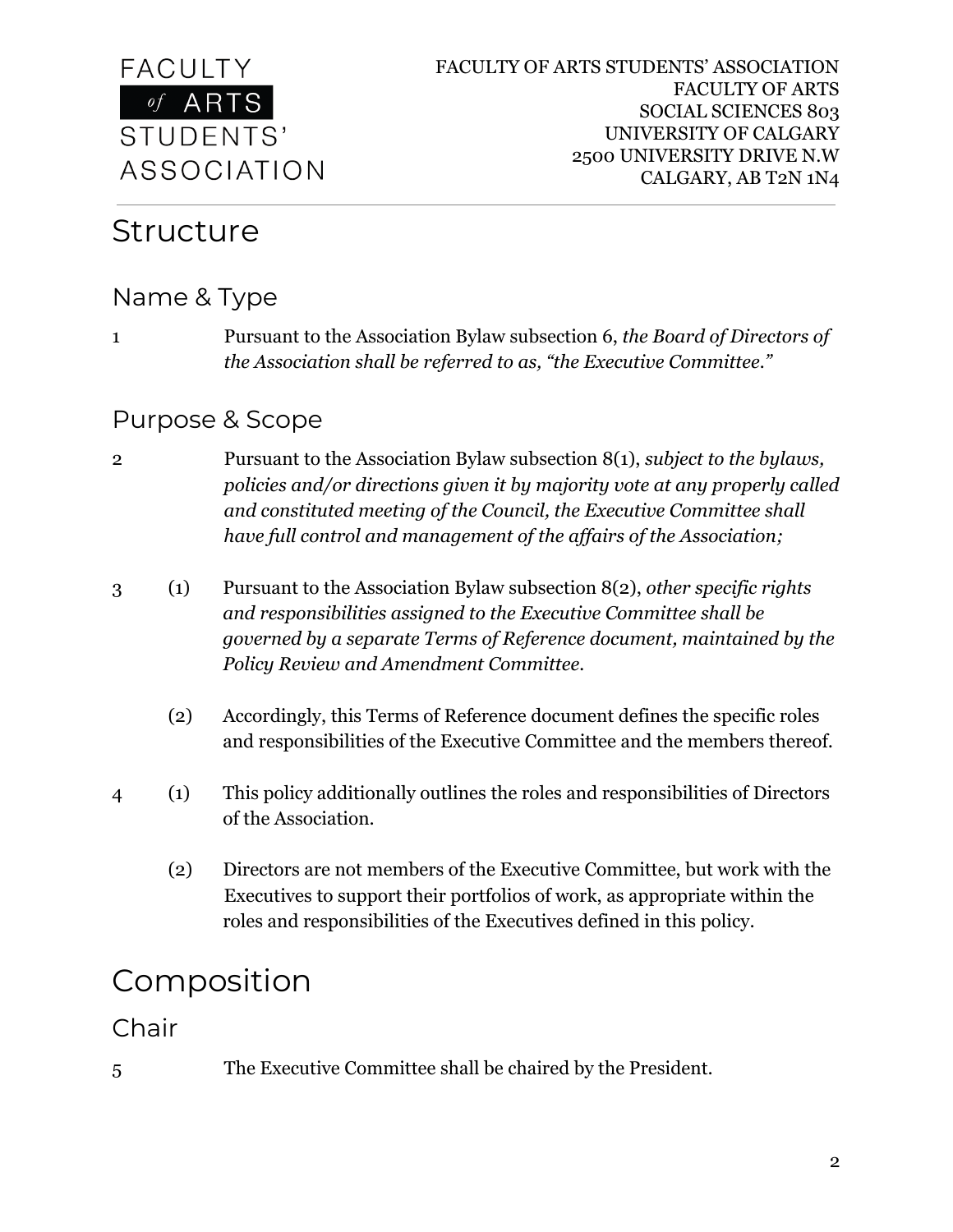

#### <span id="page-3-0"></span>Membership

- 6 (1) Pursuant to the Association Bylaw subsection 7, *the Executive Committee shall be comprised of six elected officers ("Executives"):*
	- *a) The President;*
	- *b) The Vice President, Academic;*
	- *c) The Secretary & Vice President, Communications;*
	- *d) The Vice President, Events;*
	- *e) The Vice President, External; and,*
	- *f) The Treasurer & Vice President, Operations & Finance*
	- (2) Pursuant to the Association Bylaw subsection 9(2), *the term of the elected members* [of the Executive Committee] *shall be May 1 until April 31 of the following year.*

#### <span id="page-3-1"></span>Elections

- 7 (1) Pursuant to the Association Bylaw subsection 9(1), *the six officers of the Executive Committee of the Association shall be elected annually at the designated Annual General Meeting of the Association.*
	- (2) Pursuant to the Association Bylaw subsection subsection 10, *the electoral process for the Executive Committee shall be further described and governed by an external Elections Policy document, maintained by the Association's Policy Review and Amendment standing committee.*

#### <span id="page-3-2"></span>Vacancies

- 8 In the event a position in the Executive Committee becomes vacant less than two months before the Annual General Meeting of the Association, the position shall remain vacant and the duties of the role shall be delegated out amongst the remaining Executives, and Directors, as appropriate.
- 9 (1) In the event of a vacancy in the office of the President, the duties of the President shall be split evenly amongst the Vice Presidents, until a Special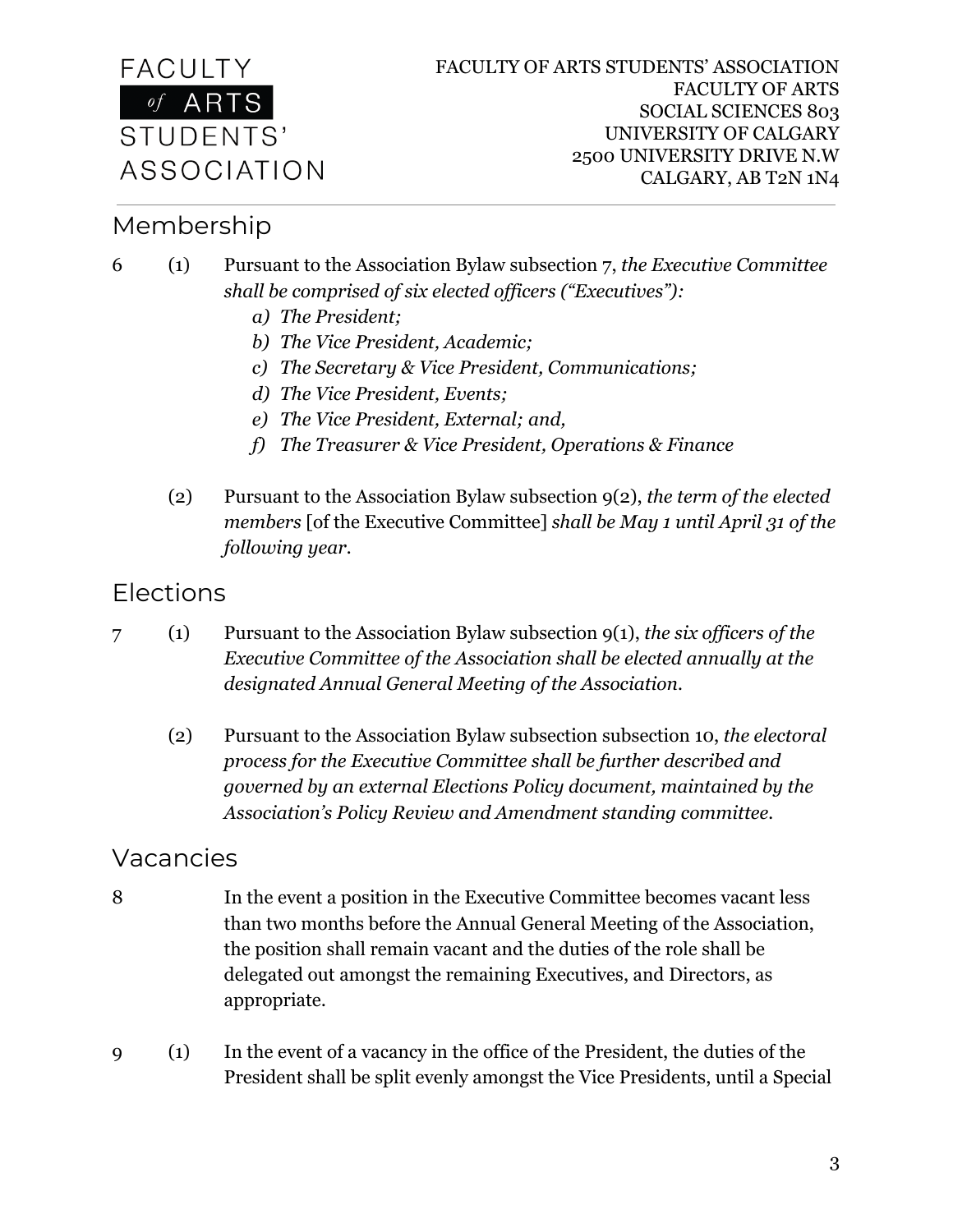

Meeting of the Association can be called to hold a by-election to fill the position.

- (2) Upon the election of a new President at the by-election, the Vice Presidents shall engage in a training and transition period for the new President to the best of their abilities.
- 10 (1) In the event of a vacancy in the office of a Vice President, the duties of the vacant position shall be split evenly amongst the remaining Executives, until either:
	- a) If a current member of the Council or a Director of the Association expresses interest to the Executive Committee, the Council votes by special resolution (75%+) to appoint them the vacant office; or,
	- b) If no current member of the Council or Director of the Association expresses interest to the Executive Committee to fill the position, a Special Meeting of the Association can be called to hold a by-election to fill the position.

### <span id="page-4-0"></span>Termination

- 11 (1) A member of the Executive Committee who wishes to resign from their position may do so by provision of two weeks' notice to the Executive Committee, and to the Council.
	- (2) Upon receipt of the Executive's intention to resign, the vacancy shall be filled by the procedures laid out in the Vacancies section of this policy.
- 12 (1) A member of the Executive Committee may be terminated by a special resolution with 75% or more support of the Council, only if:
	- a) The Executive has failed to uphold the Association Bylaw and/or policies, including the Code of Conduct; any applicable Students' Union or University of Calgary policies; or, any municipal, provincial or federal laws; and/or,
	- b) The Executive has demonstrated prolonged negligence of duty, for example: missing 3 consecutive meetings unexcused; failure to fulfil their role or responsibilities in a compromising manner.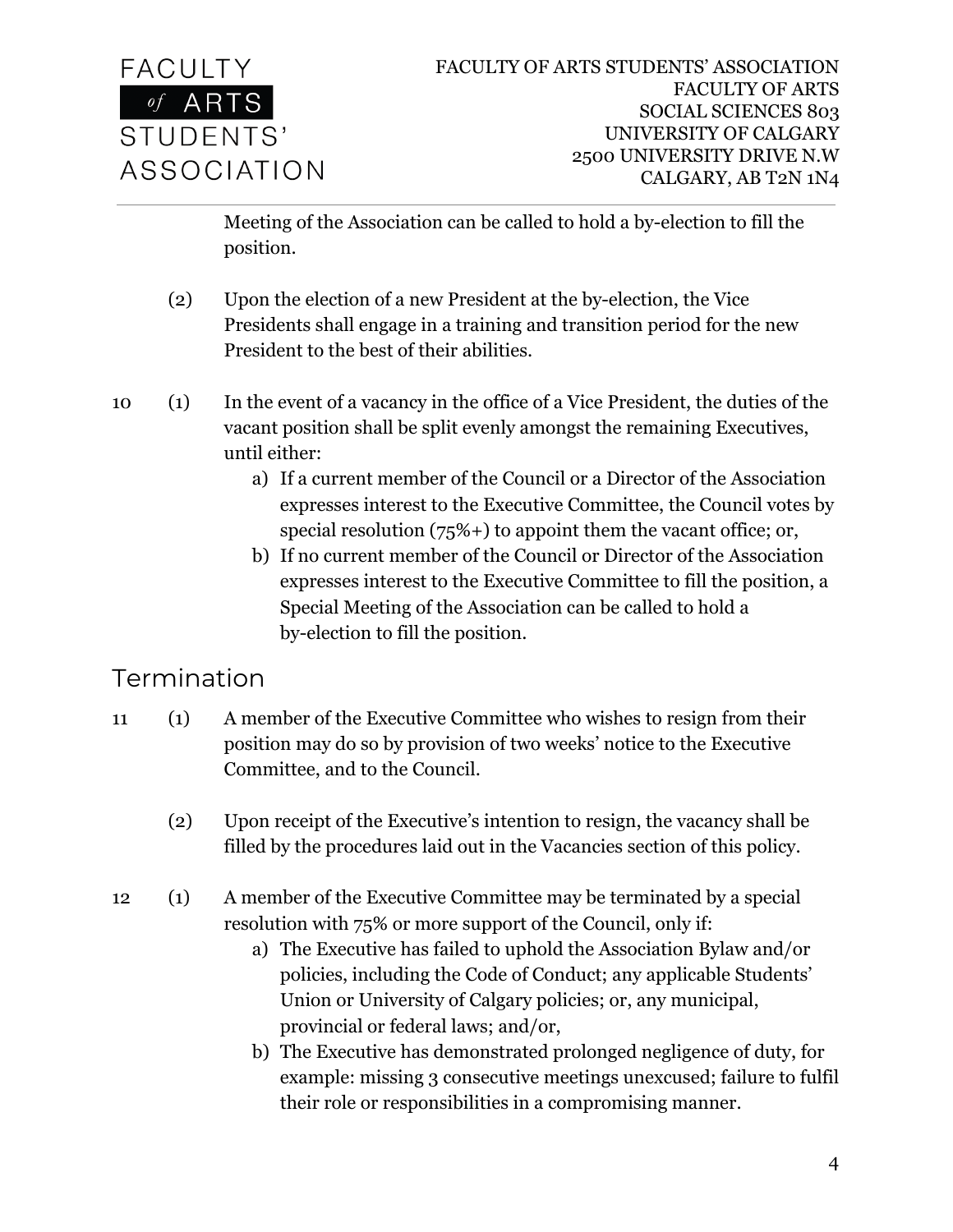

(2) Upon the termination of an Executive, their role shall be filled by the procedures laid out in the Vacancies section of this policy.

## <span id="page-5-0"></span>Duties

#### <span id="page-5-1"></span>Executive Committee

<span id="page-5-2"></span>

| 13        | The Executive Committee shall:                                                         |
|-----------|----------------------------------------------------------------------------------------|
|           | a) Ensure the Association acts in accordance with the Association                      |
|           | Bylaw and all other Association policies;                                              |
|           | b) Be accountable to, and be available to support, members of the                      |
|           | Association;                                                                           |
|           | c) Work to further the object of the Association; and,                                 |
|           | d) Fulfil any additional duties as determined by a vote of the                         |
|           | Association, or of the Council;                                                        |
| 14        | All members of the Executive Committee shall:                                          |
|           | a) Act in accordance with the Association Bylaw and all other<br>Association policies; |
|           | b) Engage in a thorough transition and training period with their                      |
|           | successors upon their election or appointment, and document all                        |
|           | major activities relevant to their roles throughout their term to aid                  |
|           | in this process;                                                                       |
|           | c) Provide mentorship to members of the Council to provide guidance                    |
|           | and direction as relevant to the role of the members of the Council;                   |
|           | and,                                                                                   |
|           | d) Attend all meetings of the Council and report at the same on their                  |
|           | activities, as pertaining to the roles and responsibilities below.                     |
| President |                                                                                        |
| 15        | The President shall:                                                                   |
|           | a) Be the chief executive officer of the Association, and chair the                    |
|           | <b>Executive Committee;</b>                                                            |
|           | b) Chair the Council;                                                                  |
|           | c) Chair the Strategic Planning Committee;                                             |
|           |                                                                                        |
|           |                                                                                        |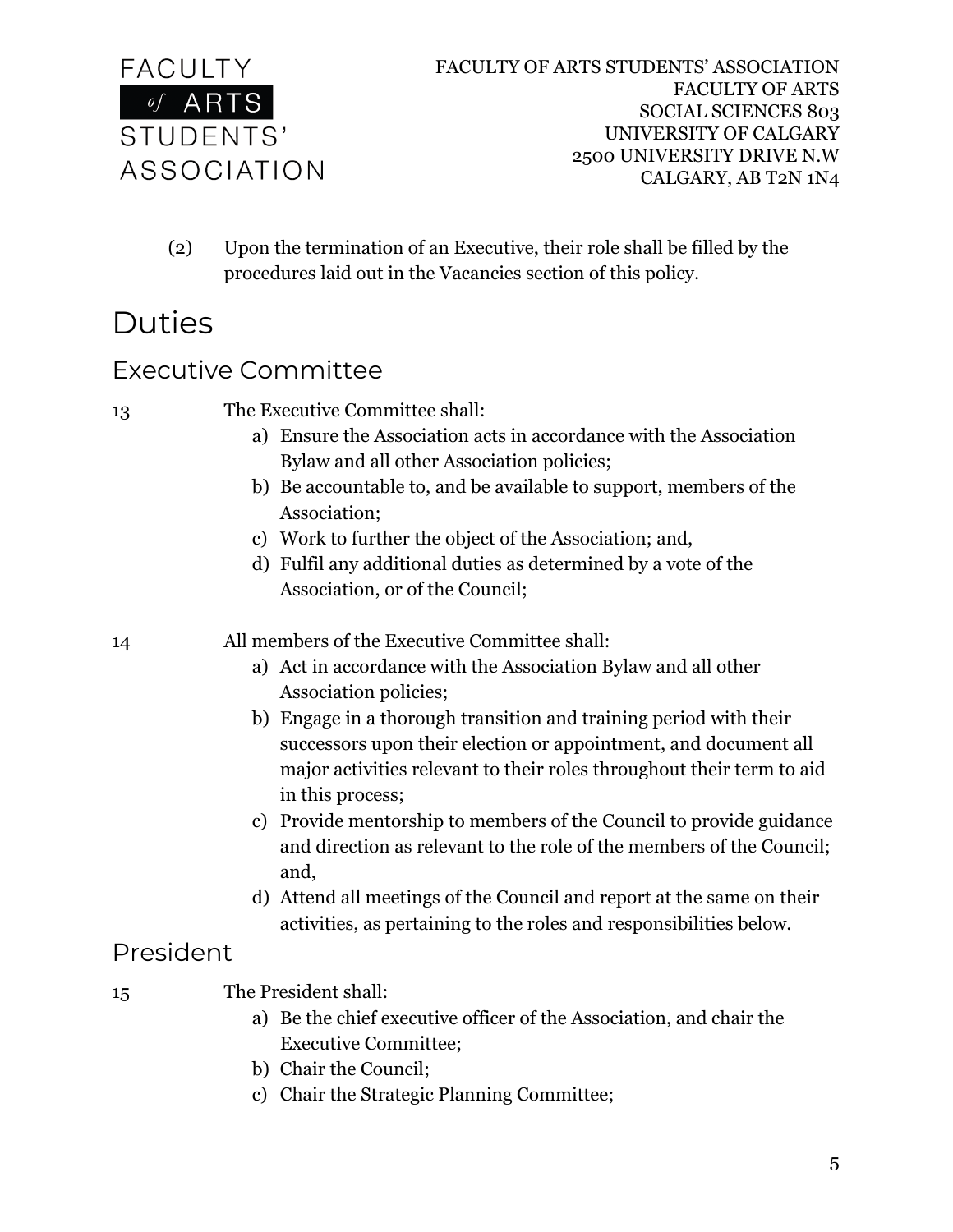- d) Be, if so desired by the President, an ex-officio member of any other committee(s) within the Association;
- e) Preside over and chair all general and special meetings of the Association, and of the Executive Committee. In their absence, a Vice President shall preside at any such meetings. In the absence of both, a chair-person may be selected at the meeting to preside;
- f) Be responsible for the general management and supervision of the affairs and activities of the Association, especially including supervision of the Executive Committee and the Council;
- g) Fulfil the position of one of two Designated Bookers with MacEwan Conferences and Events Centre (MCEC), alongside the Vice President Events; and,
- h) Represent Arts Students to the Faculty Council, alongside the Vice President Academic.

### <span id="page-6-0"></span>Vice President Academic

16 The Vice President Academic shall:

- a) Make themselves available to receive academic concerns from students within the Faculty of Arts;
- b) Hold semi-regular office hours throughout the Fall and Winter academic terms to allow students to voice academic concerns;
- c) Liaise with the Faculty of Arts staff and administration, the Students' Union Faculty of Arts Representatives, and the Arts Students' Centre (ASC) to:
	- i) Relay academic concerns from students to other stakeholders; and,
	- ii) Relay academic resources from other stakeholders to students
- d) Organize academic programming for the benefit of undergraduate students in the Faculty of Arts, for example:
	- i) Academic workshops for study skills, etc.;
	- ii) Flourishing in the Arts programs, in partnership with the University of Calgary Wellness Centre and Students' Union Faculty of Arts Representatives;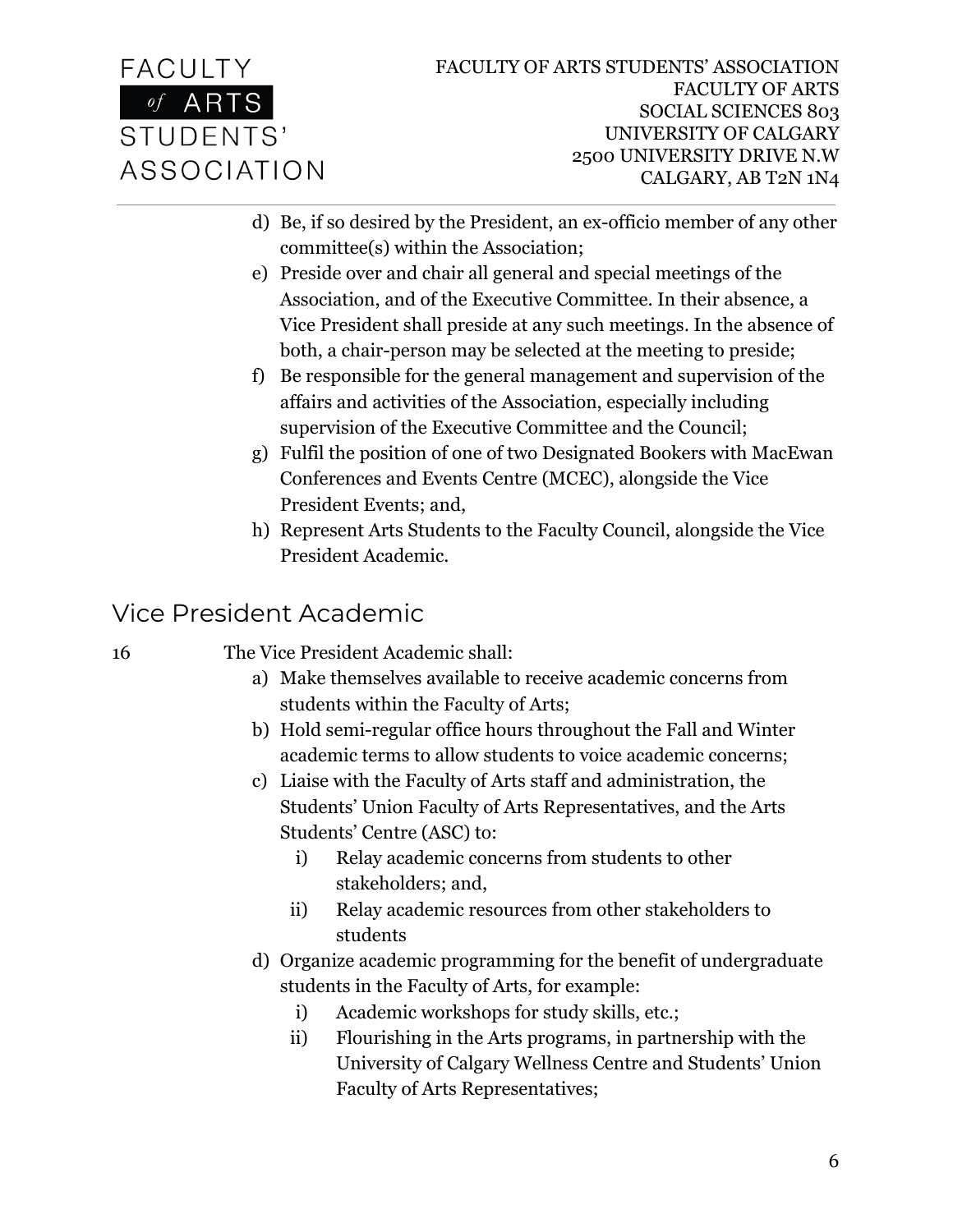

- e) Lead the Arts Undergraduate Research Symposium (AURS) Working Group to organize and execute the annual AURS, as set out in the AURS Working Group Terms of Reference and AURS Policy;
- f) Represent FASA and Arts students to the Arts Faculty Council, alongside the President.

#### <span id="page-7-0"></span>Secretary & Vice President Communications

17 The Secretary & Vice President Communications shall be referred to simply as the "Vice President Communications," but shall fulfil all required duties of the Secretary as outlined in the Association Bylaw, including:

- *a) It shall be the duty of the Secretary & Vice President Communications to attendall meetings of the Association and of the Executive Committee, and to keep accurate minutes of the same.*
	- *i) In case of the absence of the Secretary & Vice President Communications, their duties shall be discharged by another member of the Executive Committee.*
- *b) The Secretary & Vice President Communications shall have charge of all the correspondence of the Association.*
- *c) The Secretary & Vice President Communications shall keep a record of all the members of the Association and their contact information and shall send notice of any meetings as required.*
- *d) The Secretary & Vice President Communications shall have custody and use of the Seal of the Association, which must be authenticated by the signature of the Secretary and one other member of the Executive Committee.*

18 The Vice President Communications shall:

- a) Develop marketing and communications plans for Association events or activities, as needed;
- b) Maintain the Association's online presence including but not limited to: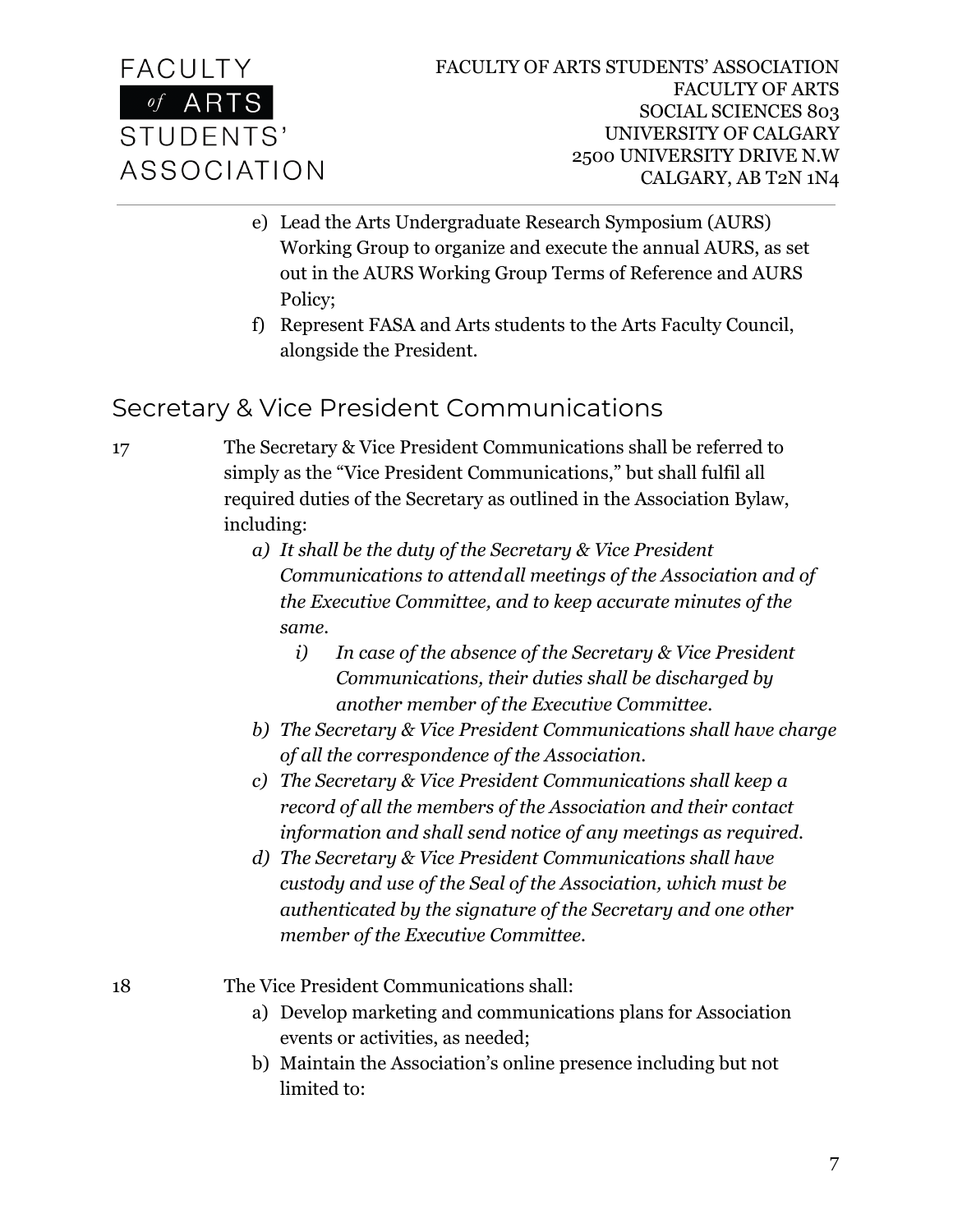

- i) The Association website (www.fasaucalgary.ca)
- ii) The Association's social media accounts
- c) Oversee the promotion of the Association, its events and activities and its services to undergraduate students in the Faculty of Arts;
- d) Oversee the design and acquisition/production of promotional materials; and, the distribution of these materials;
- e) Oversee the use of the Association's brand(s);
- f) Manage the Association's "Street Team," to engage general members in low-commitment, community-oriented activities with the Association and the University of Calgary community; and,
- g) Promote relevant opportunities from affiliate organizations (e.g., University/Faculty organized opportunities; events from Faculty of Arts department or program-oriented student organizations, etc.) to Association members, as appropriate.

#### <span id="page-8-0"></span>Vice President Events

#### 19 The Vice President Events shall:

- a) Be responsible for the organization and coordination of Association events; and assist other Executives with major events/activities within their portfolio (e.g., the Arts Undergraduate Research Symposium);
- b) Fulfil the position of one of two Designated Bookers with MacEwan Conference and Events Centre (MCEC), alongside the President;
- c) Coordinate volunteers and Events Directors and their activities, as needed;
- d) Assist members of the Council with planning events and activities as pertaining to their role(s) on the Council, as appropriate and manageable by the Vice President Events;
- e) Alongside the Vice President Operations & Finance, arrange budgets for Association events; and,
- f) As needed, request the Vice President External source sponsors or seek external partnerships or funding opportunities for Association events.

8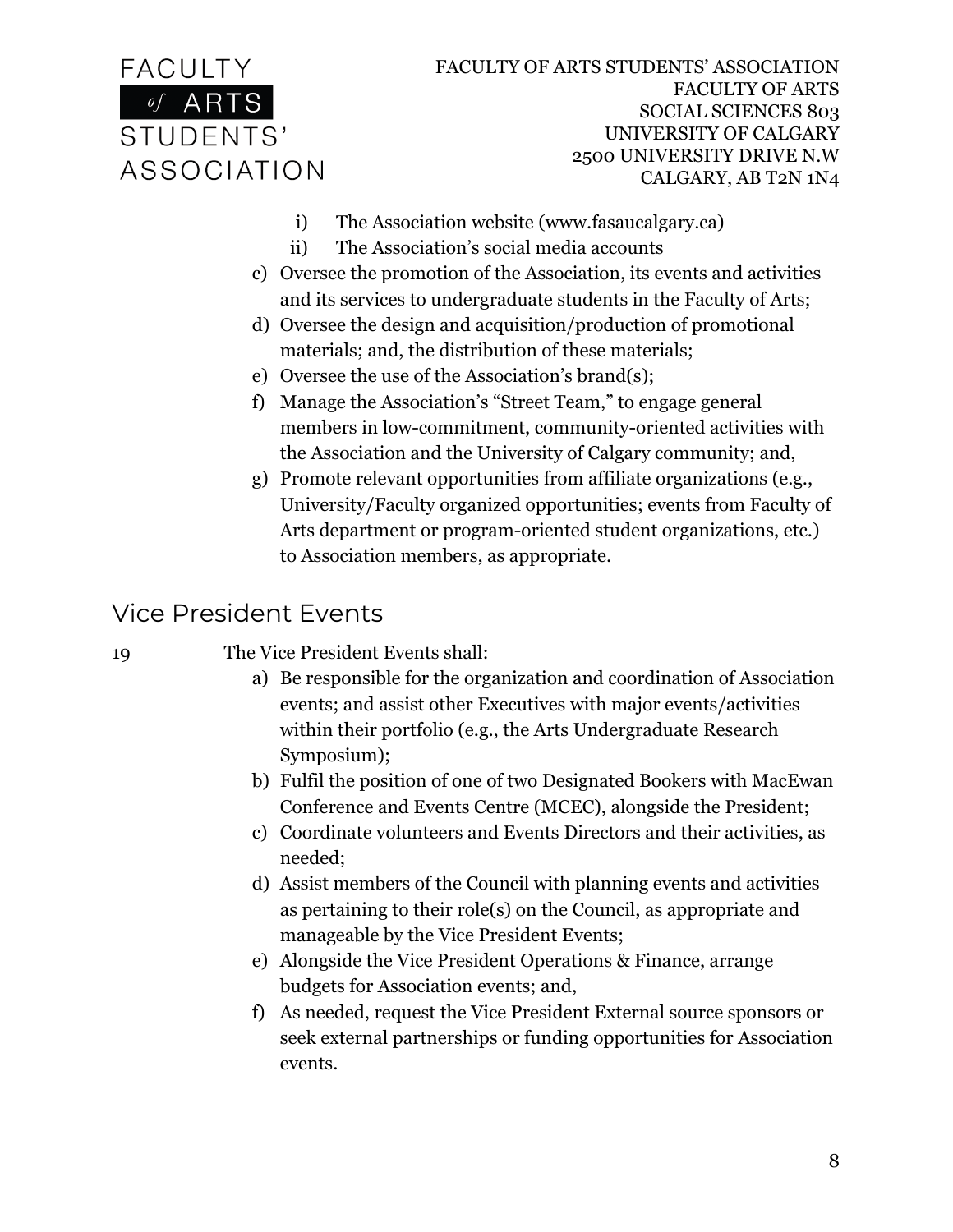

#### <span id="page-9-0"></span>Vice President External

20 The Vice President External shall:

- a) Chair the Application and Grant Development Committee (AGDC);
- b) Pursue funding, sponsorships, grants, gifts-in-kind or other related opportunities for the Association and/or its events, in collaboration with the AGDC;
- c) Liaise with the Faculty of Arts staff and administration, in collaboration with the President;
- d) Liaise with other student organizations on the University of Calgary campus (e.g., student clubs);
- e) Liaise with the Students' Union, especially the Faculty of Arts Representatives;
- f) Oversee the reporting by the members of the Council on their activities within their role, and, in collaboration with the Vice President Communications, ensure the transparency of their reports and activities to general members of the Association
- g) Alongside the Vice President Operations & Finance, ensure the Association meets all requirements for:
	- i) Its registration as a Registered Student Organization ("Club") with the University of Calgary Students' Union under the SU's Clubs Manual; and,
	- ii) Its incorporation as a Society under the Alberta *Societies Act.*

#### <span id="page-9-1"></span>Treasurer & Vice President Operations & Finance

- 21 The Treasurer & Vice President Operations & Finance shall be referred to simply as the "Vice President Operations & Finance," but shall fulfil all required duties of the Treasurer as outlined in the Association Bylaw, including:
	- *a) The Treasurer & Vice President Operations & Finance shall receive all monies paid to the Association and be responsible for the deposit of the same in the Association's "Community Spirit" bank*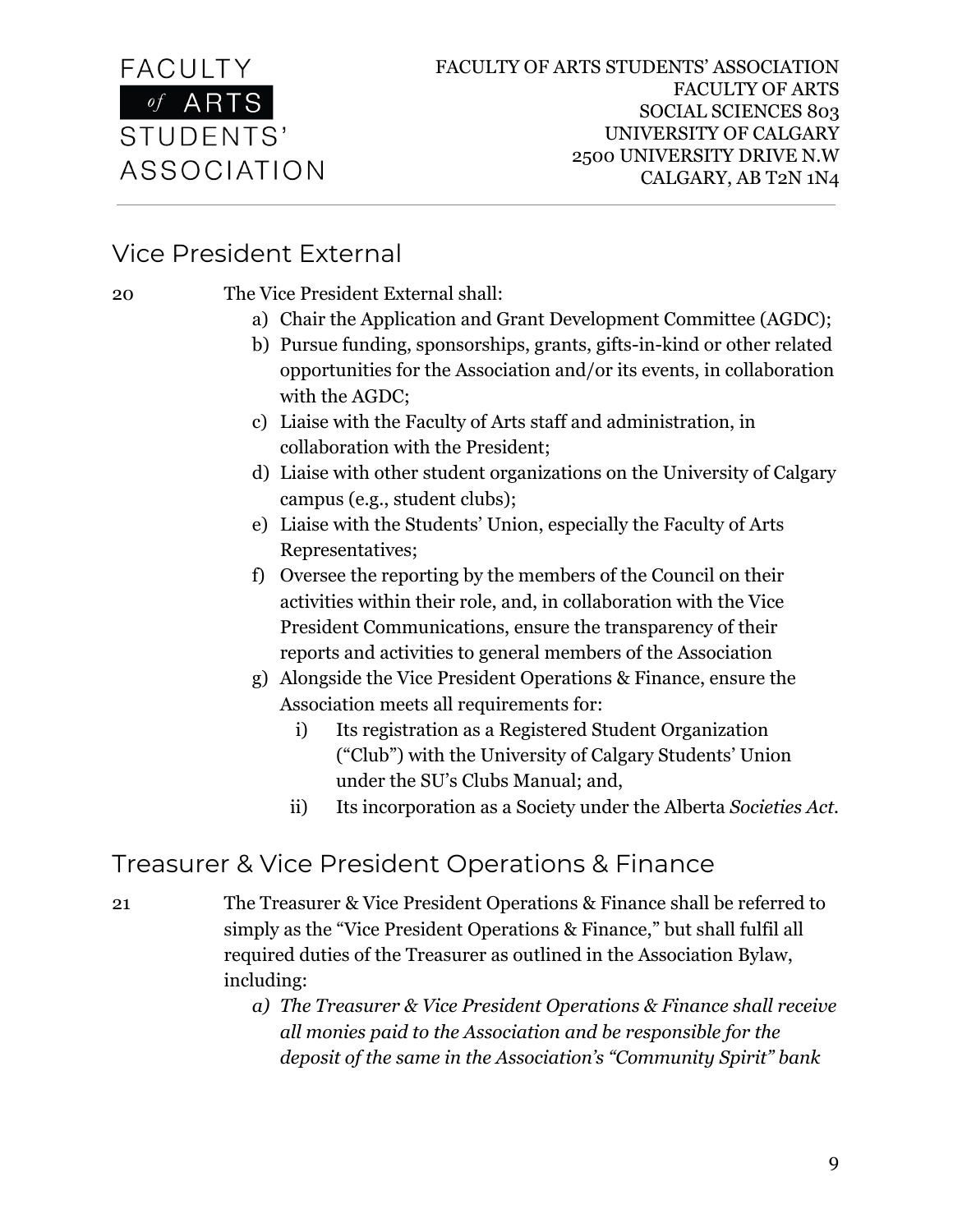

*account, held by the Alberta Treasury Branches (o/a "ATB Financial").*

- *b) Pursuant to section 19(1), the Treasurer & Vice President Operations & Finance shall adhere to all requirements for financial management of the Association as outlined in the Financial Guidelines Policy & Procedures document, including:*
	- *i. Properly accounting for all funds of the Association and the maintenance of such books as may be directed;*
	- *ii. Presenting, upon request of the Executive Committee, detailed accounts of receipts and disbursements; and,*
	- *iii. Preparation and presentation of a statement, duly audited, of the financial position of the Association for the Annual General Meeting of the Association each year.*

22 The Vice President Operations & Finance shall:

- a) Alongside the Director, Arts Lounge Engagement, be responsible for the organization and scheduling of events in the Arts Students' Lounge (Social Sciences Tower, Room 103, 103A and 103B);
- b) Be responsible for the Association office space (Social Sciences Tower, Room 803); and, any other physical spaces or assets of the Association;
- c) Provide ad-hoc advising and support to the Applications & Grant Development Committee on fundraising, sponsorship or other financial initiatives;

d) Chair the Policy Review and Amendment Committee;

- e) Create an annual budget plan for the Association to be approved by the Dean of the Faculty of Arts and by the Council; and, ensure Association expenditures align with this budget plan;
- f) Ensure any expenses paid on behalf of the Association by its members are reimbursed properly and promptly;
- g) Lead the Executive Committee through the process of nomination and awarding of Association Awards, which shall be further defined and maintained in a separate policy, but including at minimum:
	- i) The Representative of the Year Award;
	- ii) The Association Builder's Award(s);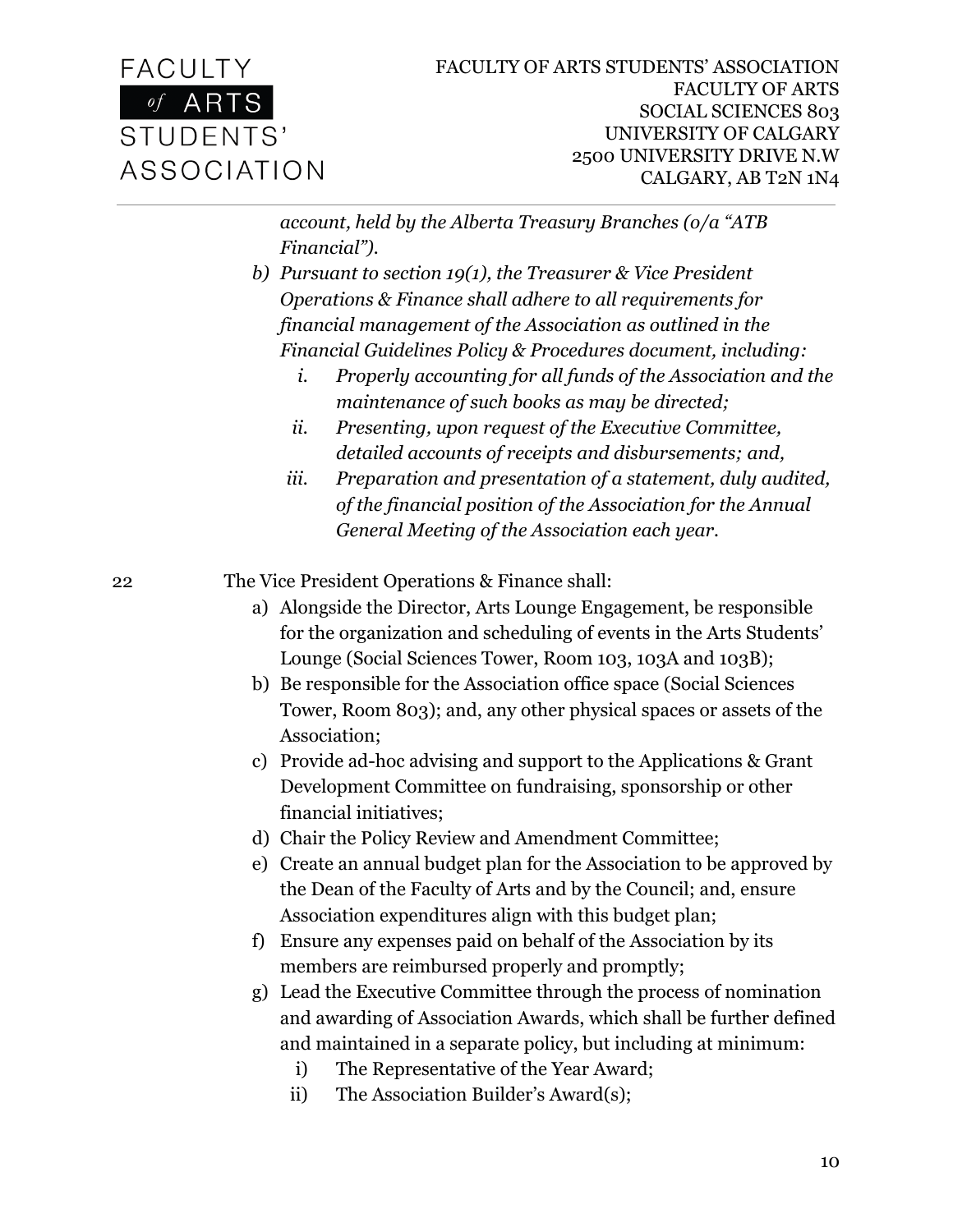

- iii) The Leon the Frog Award
- h) Ensure current and accurate records of Association policies and the financial status of the Association are readily available to members, in collaboration with the Vice President Communications;
- i) Alongside the Vice President Communications, be responsible for the sending and receiving of any physical/postal mail of the Association; and,
- j) Alongside the Vice President External, ensure the Association meets all requirements for:
	- i) Its registration as a Registered Student Organization ("Club") with the University of Calgary Students' Union under the SU's Clubs Manual; and,
	- ii) Its incorporation as a Society under the Alberta *Societies Act.*

## <span id="page-11-0"></span>Procedures

#### <span id="page-11-1"></span>Meeting Procedures

#### 23 (1) The Chair shall prepare an agenda for each meeting of the Executive Committee, detailing:

- a) The date, time, and location of the meeting; and,
- b) The business to be tended to at the meeting
- (2) The agenda shall be distributed to all Executive Committee members at least 3 days in advance of the meeting.
- 24 (1) Regular meetings shall be held at least once monthly during the Spring/Summer Intersession term(s) of the University of Calgary.
	- (2) Regular meetings shall be held at least once biweekly during the Fall and Winter academic terms of the University of Calgary
	- (3) Additional meetings may be called by the Chair as needed, with at least one week's notice to all members.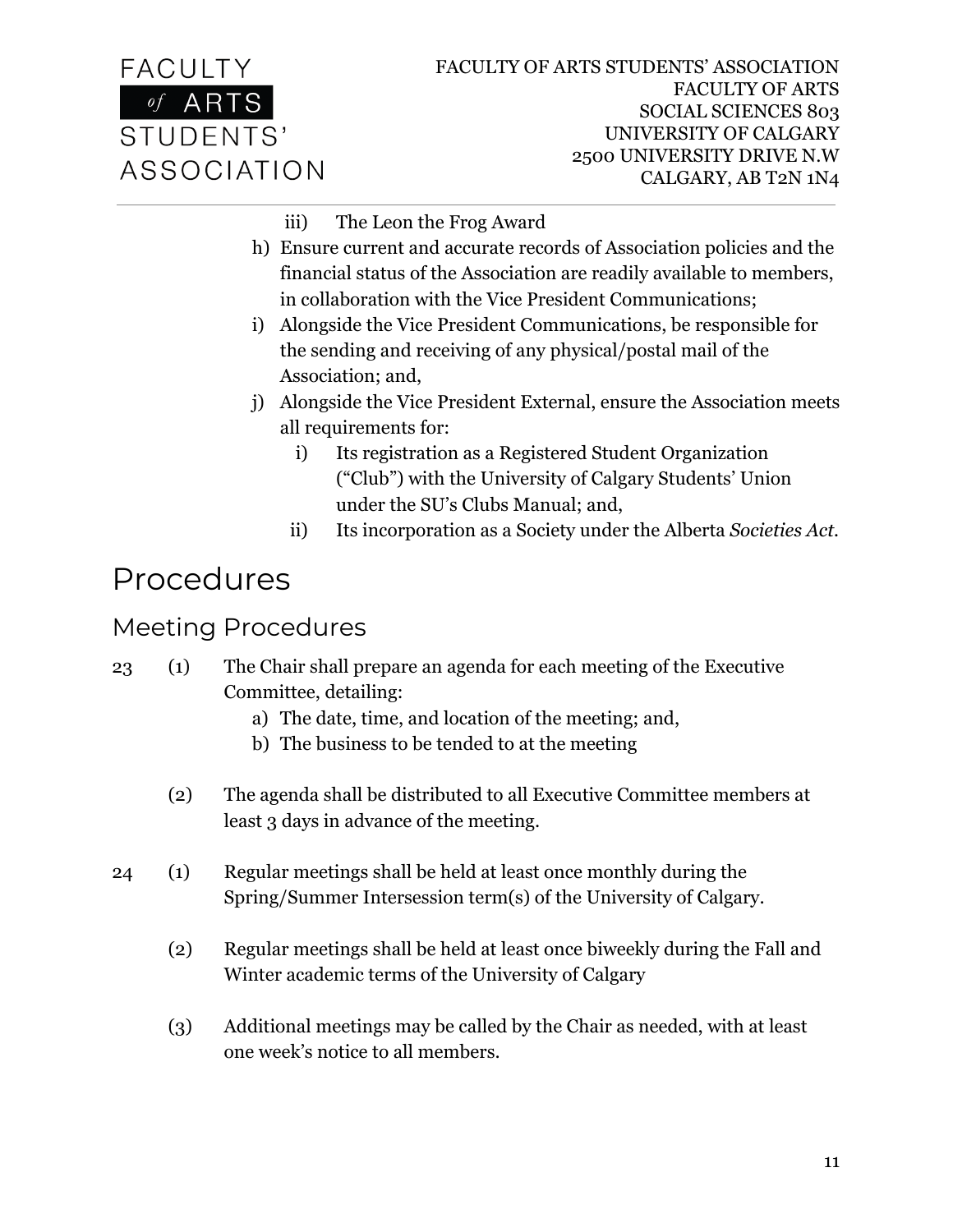

- 25 (1) Special meetings of the Executive Committee shall be called upon receipt by any member of the Executive Committee of written notice signed by two or more members of the Association, detailing the business to be tended to at the meeting.
	- (2) Notice of the special meeting shall be provided to all members of the Executive Committee at least one week in advance, including the date, time, location, and business to be tended to at the meeting as requested by the two or more signatory members.
- <span id="page-12-0"></span>26 Quorum for meetings of the Executive Committee shall be four members.

#### Voting Procedures

- 27 (1) Each member of the Committee has one vote, including the Chair.
	- (2) In the event of a tie, the motion is defeated.
- 28 (1) Members of the Executive Committee must be present to vote, and may not vote by proxy.
	- (2) Notwithstanding section 28(1), members of the Executive Committee may vote over the phone if they are on-call throughout the entire duration of the meeting.
	- (3) Votes of the Committee shall be conducted by a verbal "yes" or "no", and only the result shall be recorded, except where a member calls for a division.
		- a) If a member calls for a division, the Chair shall maintain a record of the vote including: the names of those members present; and, which way each person voted.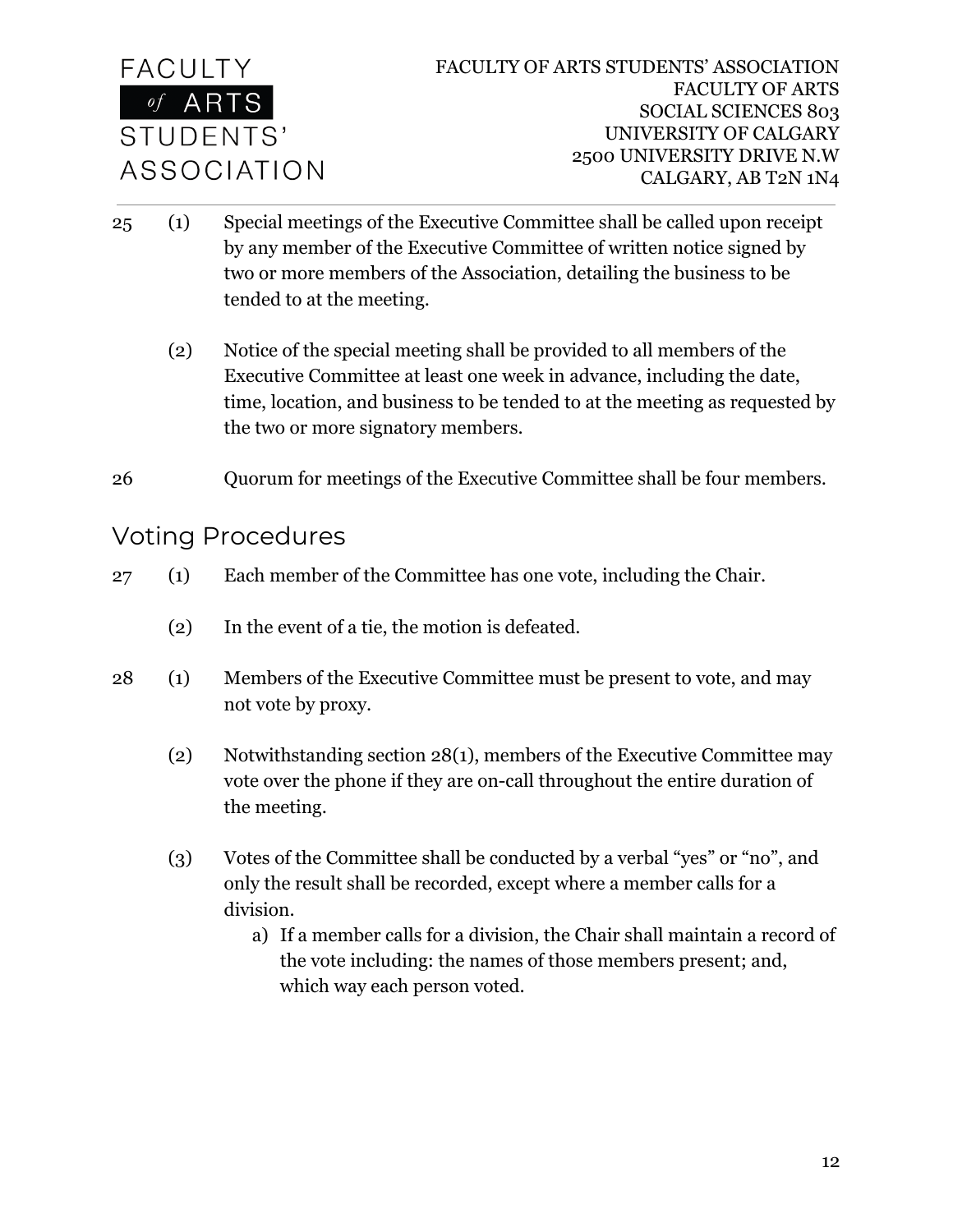

## <span id="page-13-0"></span>**Directors**

## <span id="page-13-1"></span>**Eligibility**

- 29 (1) Any general member of the Association may be appointed as a Director.
	- (2) The appointing Executive may establish additional criteria for any given Director position, as appropriate for the role. (E.g., time/schedule availabilities, prior and relevant experience/skills, etc.).

#### <span id="page-13-2"></span>Ambassadors

- 30 (1) Persons ineligible for Director positions pursuant to subsection 29(1) may be appointed as Ambassadors, so long as they are undergraduate students at the University of Calgary.
	- (2) Ambassadors may be appointed by consensus of the Executive Committee, and will report directly to the President on any duties pursuant to subsection 30(3).
	- (3) Ambassadors shall work to promote inter-Faculty cooperation and multi-disciplinary experiences across the University campus.

### <span id="page-13-3"></span>Directors' Roles & Responsibilities

- 31 Pursuant to subsection 4(2) of this policy, *Directors are not members of the Executive Committee, but work with the Executives to support their portfolios of work, as appropriate within the roles and responsibilities of the Executives defined in this policy.*
- 32 (1) Directors' role(s) may vary depending on the hiring Executive's portfolio of work, the number of directors hired, etc.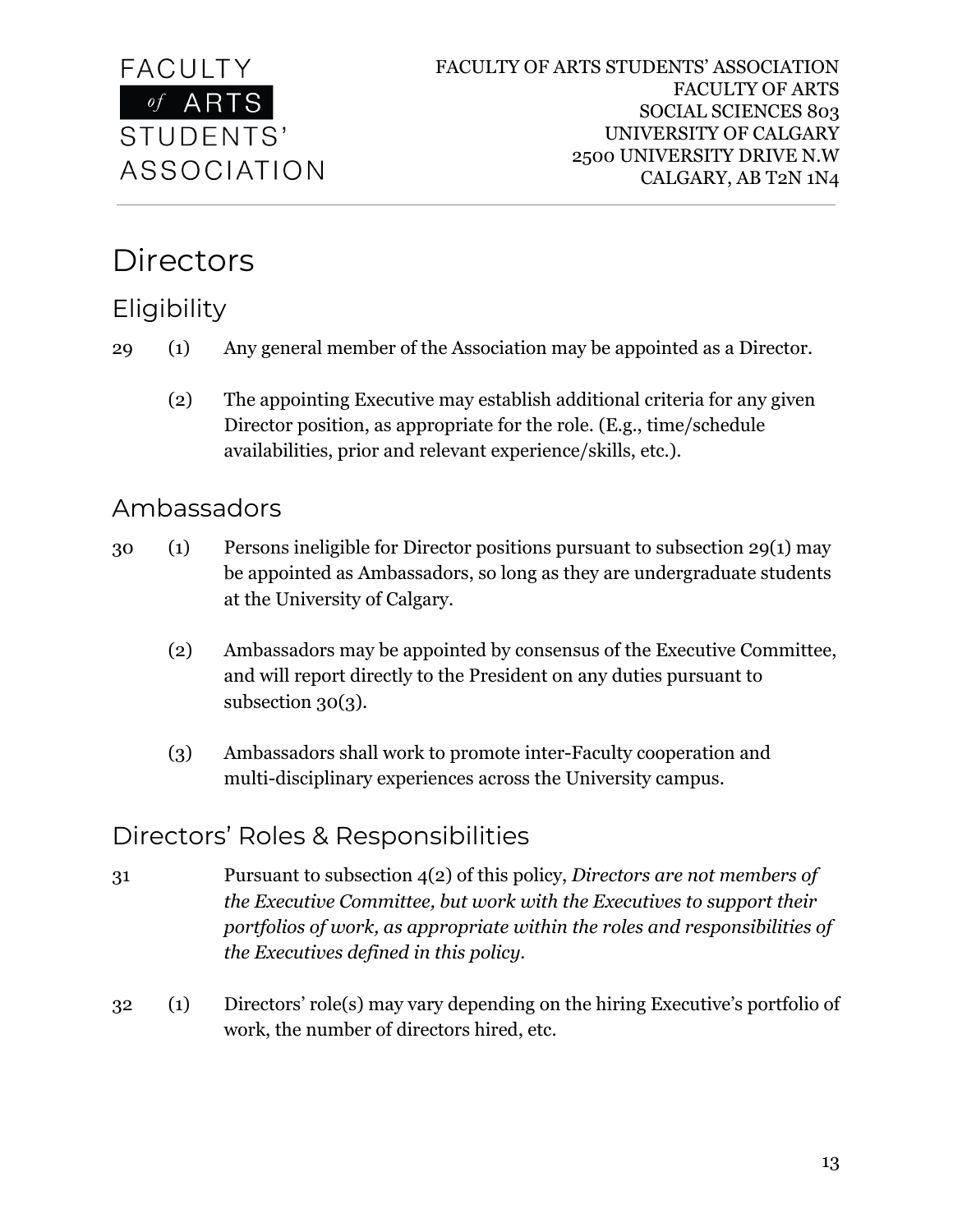

- (2) Directors' primary role is to assist the appointing Executive in their portfolio of work. Specifics of the role(s) may be determined by the appointing Executive, based on the requirement for additional support in their portfolio.
- 33 (1) Executives appointing director(s) for work in their portfolio are advised to consult Appendix A: Common Directorship Positions
	- (2) If an Executive wishes to appoint a director for a position not listed in Appendix A, they must provide both to the Executive Committee and the appointed director a written description of the specifics of their role, including but not limited to:
		- a) Tangible tasks and requirements for the position.
		- b) Time requirements, including attendance of meetings and expectations of hourly commitments per week.
- 34 (1) Directors must meet with the Executive under whose portfolio they work a minimum of twice per academic term. Requirements for meetings in addition to this requirement may be outlined at the time of appointment.
	- (2) Additional meetings may be called by either the Executive or the Director as needed with a minimum 3 days' notice of the time, location and business of the meeting.
- 35 (1) Directors may be required to attend and/or report to meetings of the Council at the request of the Executive under whose portfolio they work.
	- (2) If required to attend or report to a meeting of the Council, a minimum of 7 days' notice including the time, location and agenda for the meeting must be provided to the Director.
- 36 (1) Directors must abide by the Association Bylaw and all other Association policies.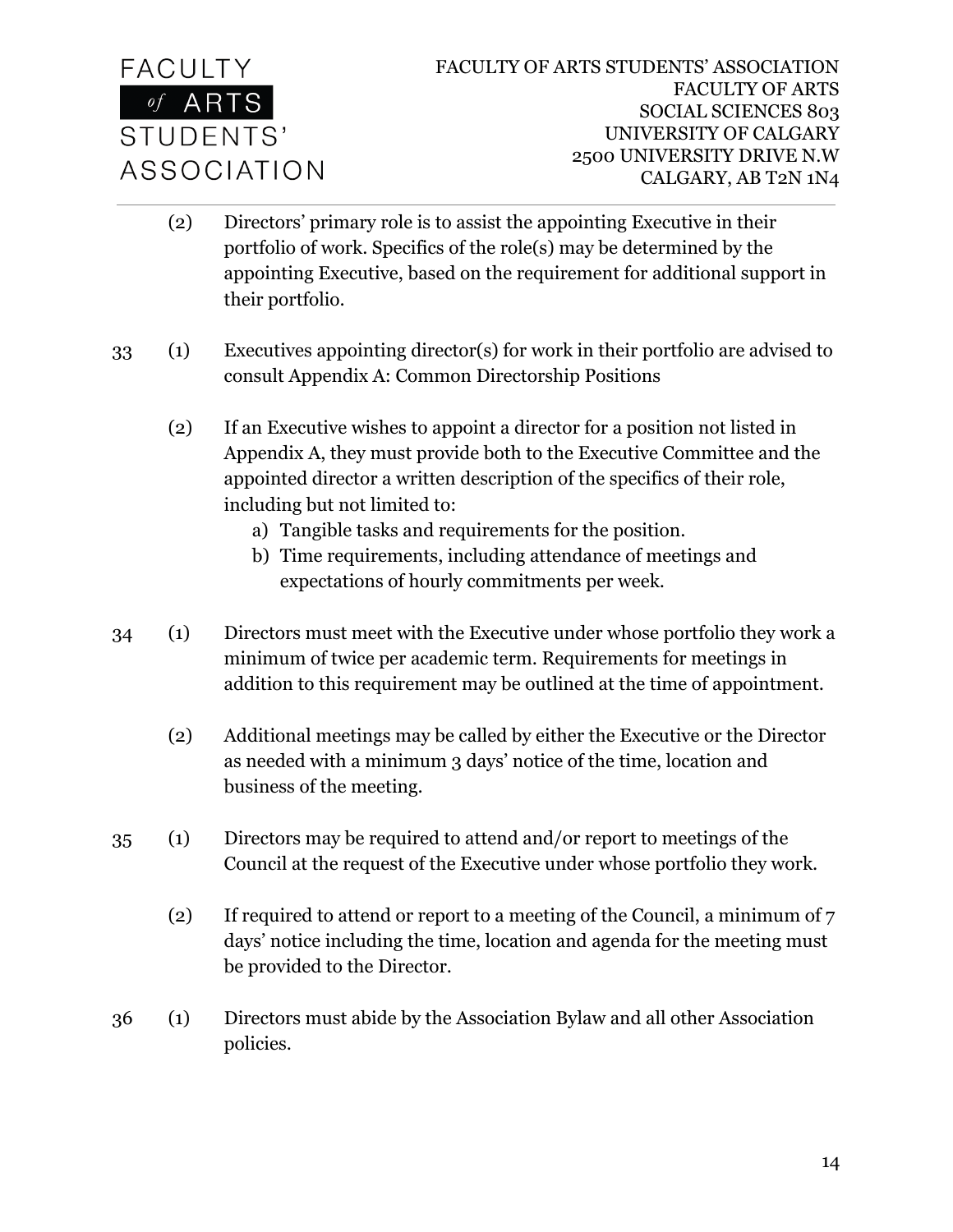

- (2) Directors must execute the role(s) and responsibilities as outlined at the time of their appointment.
- 37 Directors shall, within reason, work to promote the events and activities of the Association and contribute to the positive community of the Faculty of Arts. This may include:
	- a) Sharing event invitations on social media;
	- b) Working to engage fellow students in Association activities;
	- c) Attend scheduled Association events, activities and meetings whenever possible.

#### <span id="page-15-0"></span>Appointment

- 38 (1) Directors may be appointed by an Executive to support the roles and responsibilities of the same.
	- (2) Executives may appoint Directors as required.
- 39 (1) The Executive may choose to establish an appointment screening process for any Director positions in their portfolio.
	- (2) An appointment screening process may include (but does not require) an application form, interview(s) or other procedures as desired.
- 40 Notwithstanding subsections 39(1) and 39(2), in the event of a conflict of interest of the Executive (e.g., a pre-existing relationship with the applicant), a screening interview must be held with at least one other member of the Executive Committee, prior to hiring.

#### <span id="page-15-1"></span>Dismissal

- 41 (1) The appointing Executive may dismiss a Director from their role only if:
	- a) The Director breaches the Association's Code of Conduct;
	- b) The Director fails to effectively execute their role(s) and responsibilities; and/or;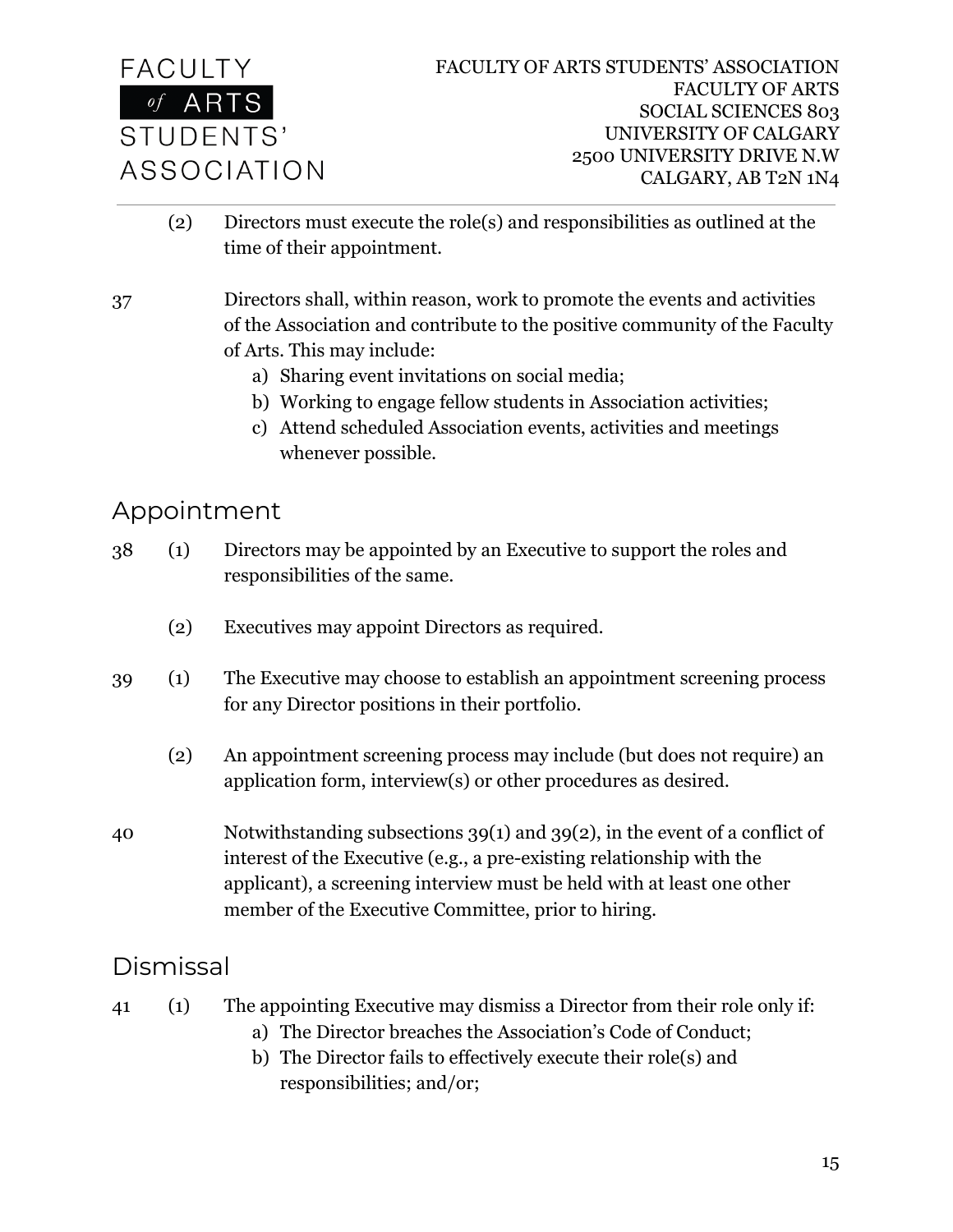

- c) The Director displays prolonged negligence of duty.
- (2) The Executive Committee may vote to dismiss a Director from any Executive's portfolio only if the Director breaches the Association's Code of Conduct.

## <span id="page-16-0"></span>Review

- 42 (1) This Terms of Reference document shall be reviewed annually at the first meeting of the Executive Committee. Amendments to this document shall be approved by:
	- a) A super-majority vote of the Council; or,
	- b) A majority vote of the Council, when changes to the policy have been duly reviewed and recommended by the Policy Review and Amendment Committee.
	- (2) A record of any such amendments will be kept by the Policy Review and Amendment Committee.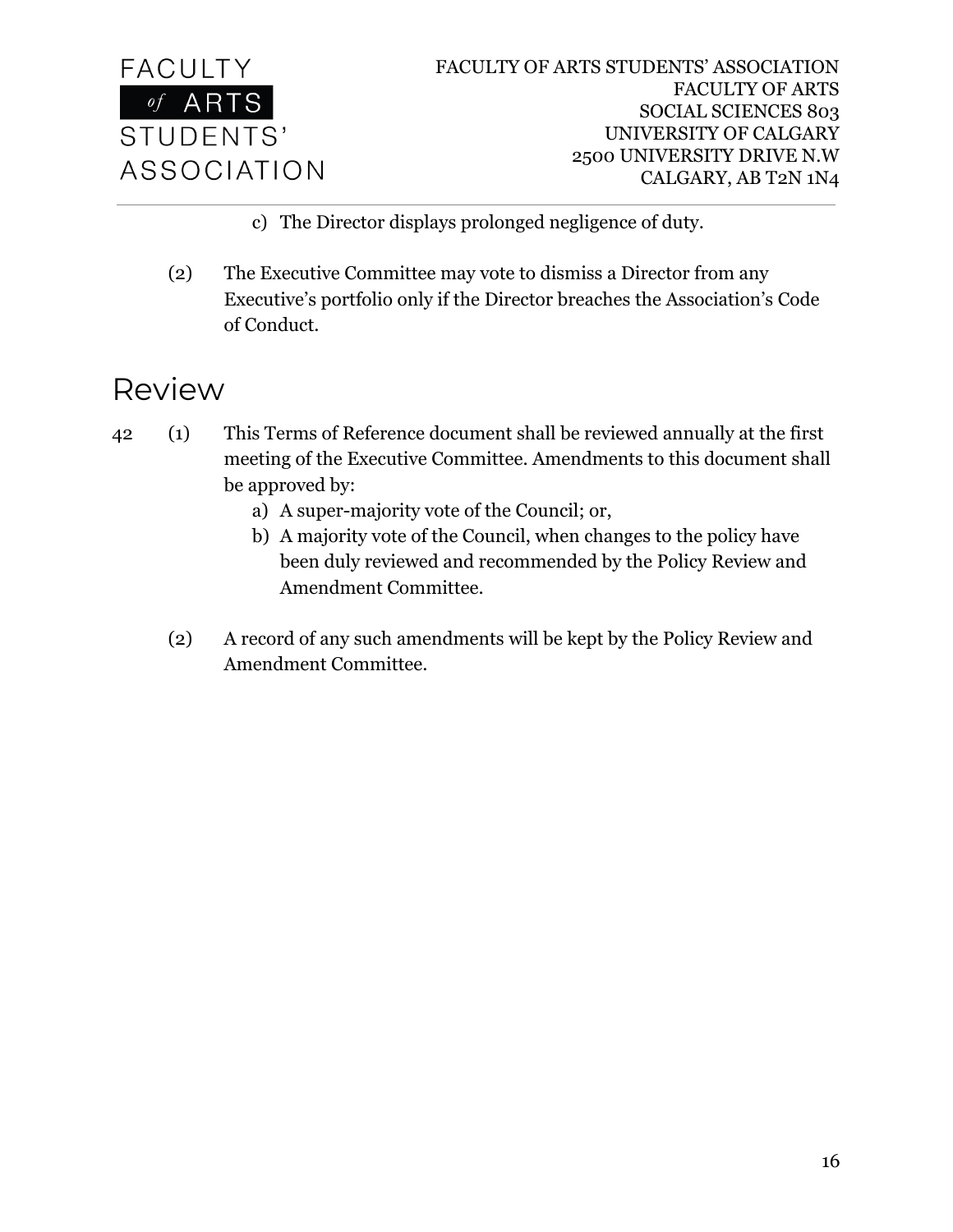

## <span id="page-17-0"></span>[Appendix A]: Common Directorship Positions

## President

## Director, Strategic Planning (max. 1 position)

The Director, Strategic Planning will work directly under the portfolio of the President in support of the President's role as Chair of the Strategic Planning Committee. This includes:

- Attending all meetings of the Strategic Planning Committee;
- Producing a progress report at the end of the Fall and Winter academic terms, to be presented by the Director, Strategic Planning or the President to the Council.
- Assisting in the management and facilitation of the Strategic Planning Committee and its members to execute the Committee's duties.

## Vice President, Academic

### Director, Arts Undergraduate Research Symposium (max. 4 positions)

The Director, Arts Undergraduate Research Symposium will work directly under the portfolio of the Vice President, Academic in support of their role in organizing and executing the annual Arts Undergraduate Research Symposium. This includes:

- Attending all meetings of the Arts Undergraduate Research Symposium Working Group, and assisting in managing and facilitating the AURS Working Group;
- Assisting in the revision or creation of judging criteria for research submissions;
- Assisting in the recruitment and management of AURS participants;
- Assisting in the planning and execution of the Symposium event itself (typically with assistance from the Events team);
- Working to recruit University professors as judges for the Symposium;
- Working to establish requirements and outlines for potential participants to meet prior to acceptance for the Symposium.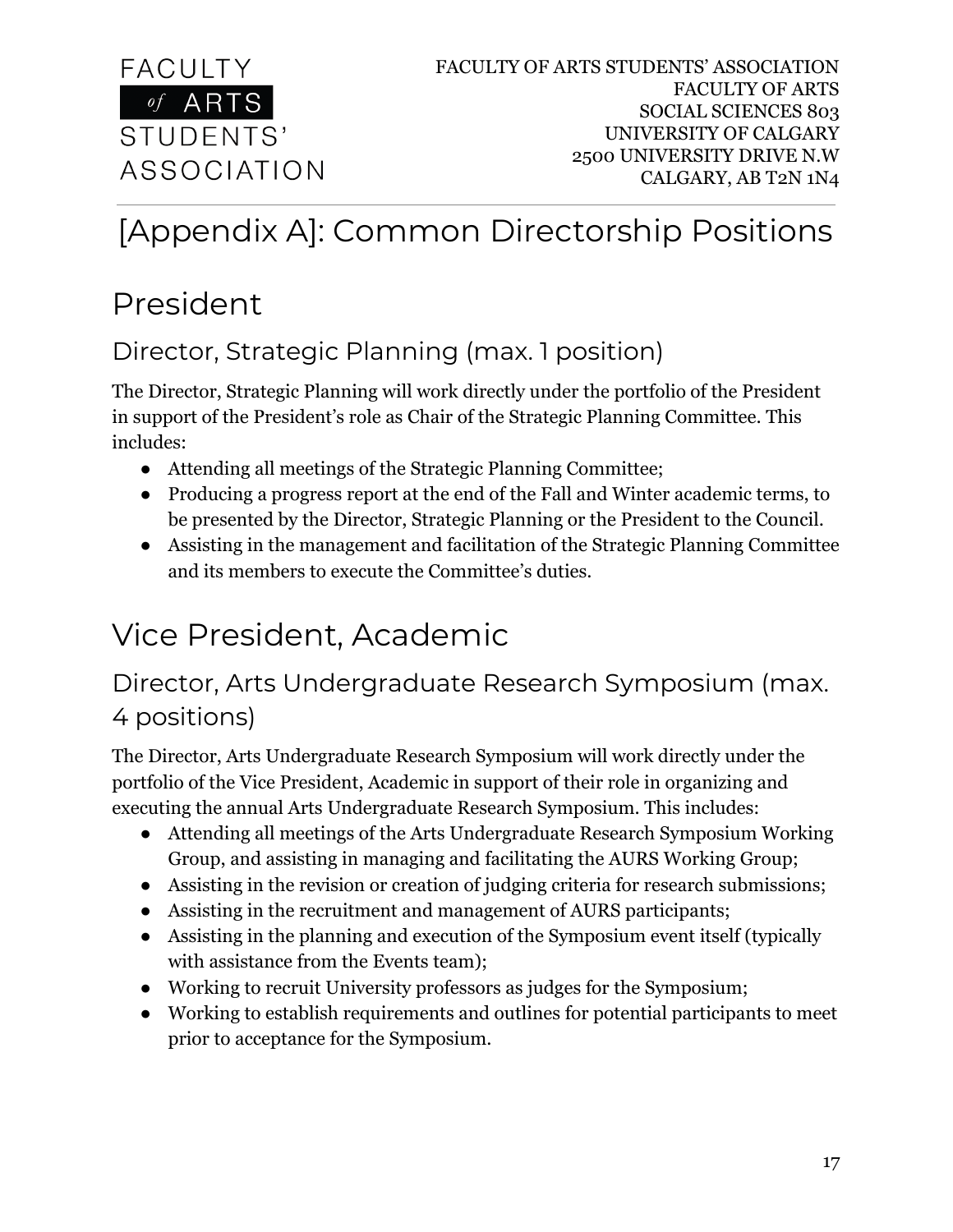

## Director, Academic & Advocacy Initiatives (max. 2 positions)

The Director, Academic & Advocacy Initiatives will work directly under the portfolio of the Vice President, Academic in support of the facilitation of their overall duties. This may include:

- Assisting in the planning and execution of academic workshops;
- Providing resources to Arts students for academic advising, degree planning, etc.;
- Assisting Arts students in exploring and accessing scholarships;
- Connecting students with wellness initiatives, such as mental health workshops;

## Vice President, Communications

### Director, Photography (max. 2 positions)

The Director, Photography will work directly under the portfolio of the Vice President, Communications in support of their role in managing and organizing content for the Association's communications materials. This includes:

- Attending all Association events to take pictures. If the Director is unable to attend an event, they will notify the Vice President, Communications with no less than 48 hours notice (with the exception of extenuating circumstances) and recommend an alternate photographer;
- Collaborating with the Vice President, Events, and any other relevant Executives to ensure the Association's photography needs are being met
- Taking miscellaneous photos on an as-needed basis for the Association's communications and marketing materials at the direction of the Vice President, Communications;
- Editing and releasing photos to the Vice President, Communications in a timely fashion.

Applicants for this position are required to submit a portfolio of previous photography work.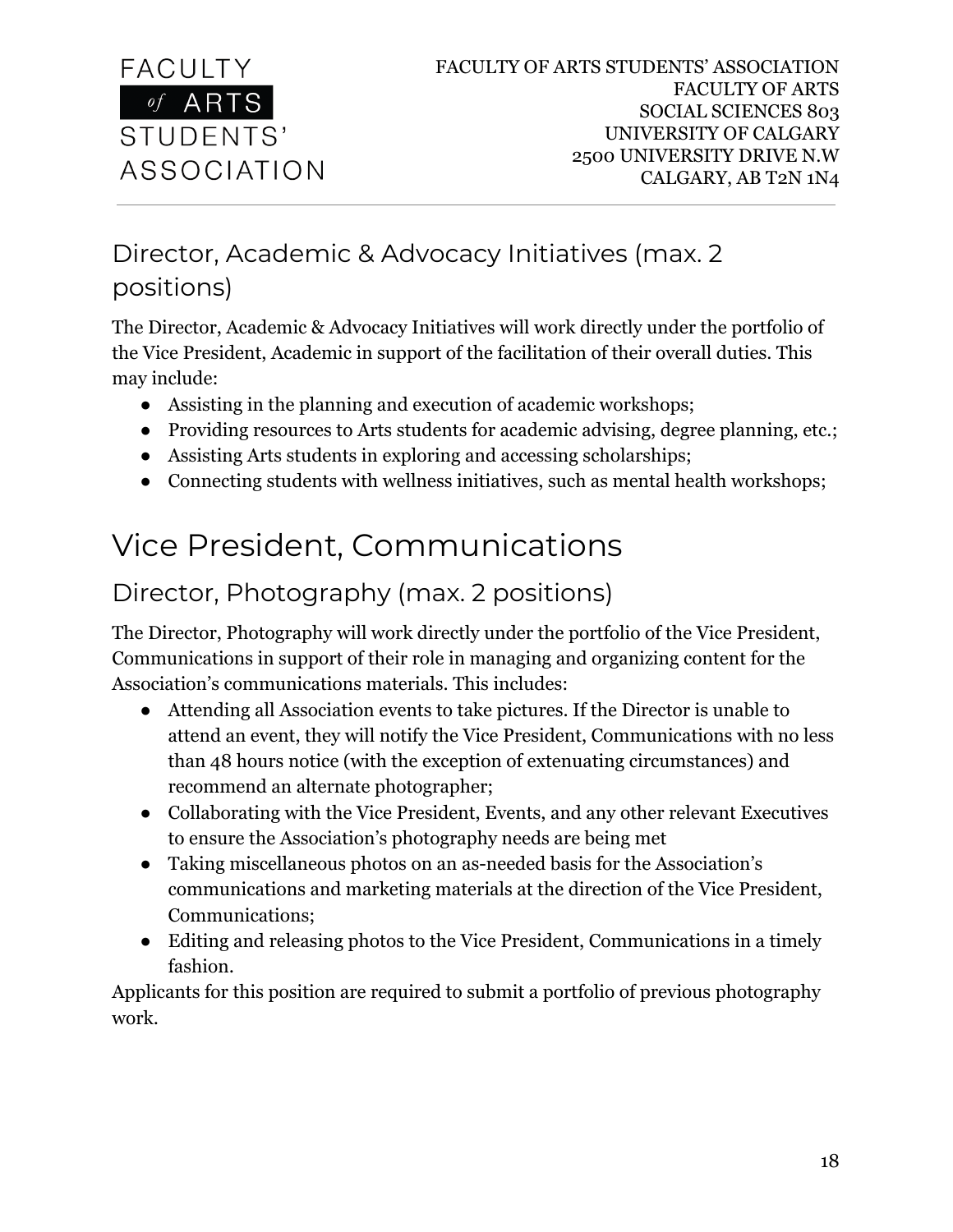

## Director, Media Content (max. 2 positions)

The Director, Media Content will work directly under the portfolio of the Vice President, Communications in support of their role in managing the Association's communications channels. This includes:

- Assisting the Vice President, Communications with organising and posting content to the Association's communication channels, including social media and the website;
- Assisting with graphic design needs as needed at the direction of the Vice President, Communications;
- Collaborating with other Council members and organizations to support communications needs as directed by the Vice President, Communications.

## Director, Street Team (max. 2 positions)

The Director, Street Team will work directly under the portfolio of the Vice President, Communications in support of their role in coordinating and managing the Association's Street Team. This includes:

- Assisting the Vice President, Communications in organizing and executing Street Team activities;
- Supporting the Vice President, Communications in onboarding and managing Street Team members;
- Working collaboratively to brainstorm and develop ideas for future Street Team activities and initiatives.

## Vice President, Events

## Director, Events (max. 3 positions)

The Director, Events will work directly under the portfolio of the Vice President, Events in support of organizing, planning and executive Association events and activities. This includes:

● Working collaboratively with the Vice President, Events, and other Events Directors in the planning and execution of FASA events;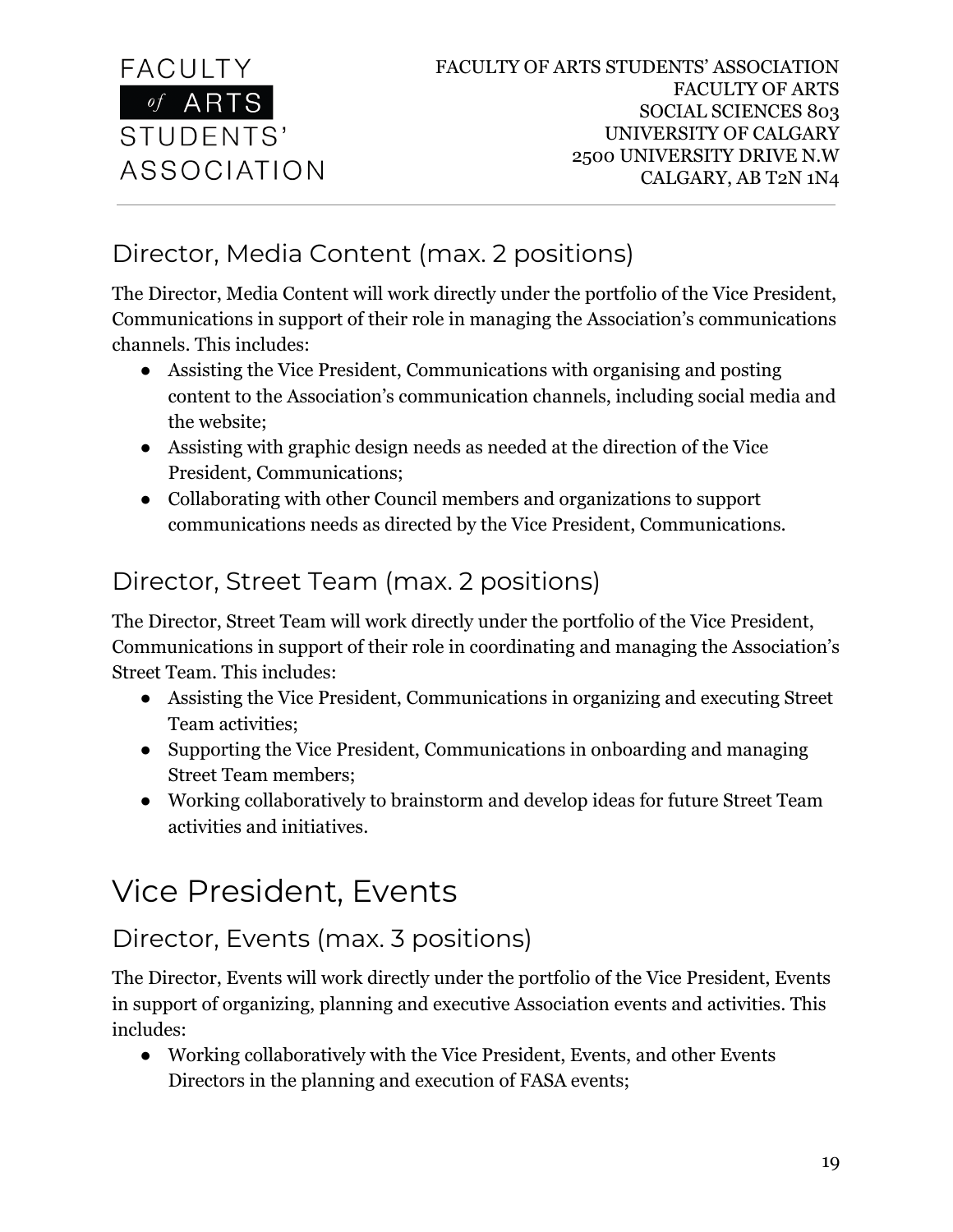

- Assisting in the brainstorming and conception of both special events and recurring events;
- Working with MacEwan Conference and Events Centre (MCEC) and the University's Conference & Event Management (CEM);
- Assisting with promotion and marketing of FASA events;
- Assisting with other FASA events organized under the External and Academic portfolios, as needed and requested by the other Vice Presidents and approved by the Vice President, Events.

## Vice President, External

## Director, Sponsorship & External Affairs (max. 2 positions)

The Director, Sponsorship will work directly under the portfolio of the Vice President, External in support of pursuing and attaining sponsorship agreements or grants for the Association and its activities. This includes:

- Assisting in developing and executing sponsorship strategies;
- Pursuing funding, sponsorship, and other related opportunities for Association activities;
- Assisting in maintaining ongoing relationships with external sponsors/partners;  $\circ$  Creating/distributing reports, debriefs & invoices for accountability
- Working alongside the Vice President, Operations and Finance to maintain the Association's charitable status, if/as delegated by the Vice President, External.

## Director, Student Engagement (max. 3 positions)

The Director, Student Engagement will work directly under the portfolio of the Vice President, Events in support of promoting Association activities, encouraging general members to become involved in the Association and their campus, etc. This includes:

- Develop and execute recruitment strategies to encourage general members to participate in Association activities and become or remain engaged on campus;
- Generating ideas for, and pursuing, outreach opportunities;
- Managing the Association's presence at the Students' Union's Clubs Week in Fall and Winter semesters and similar events.